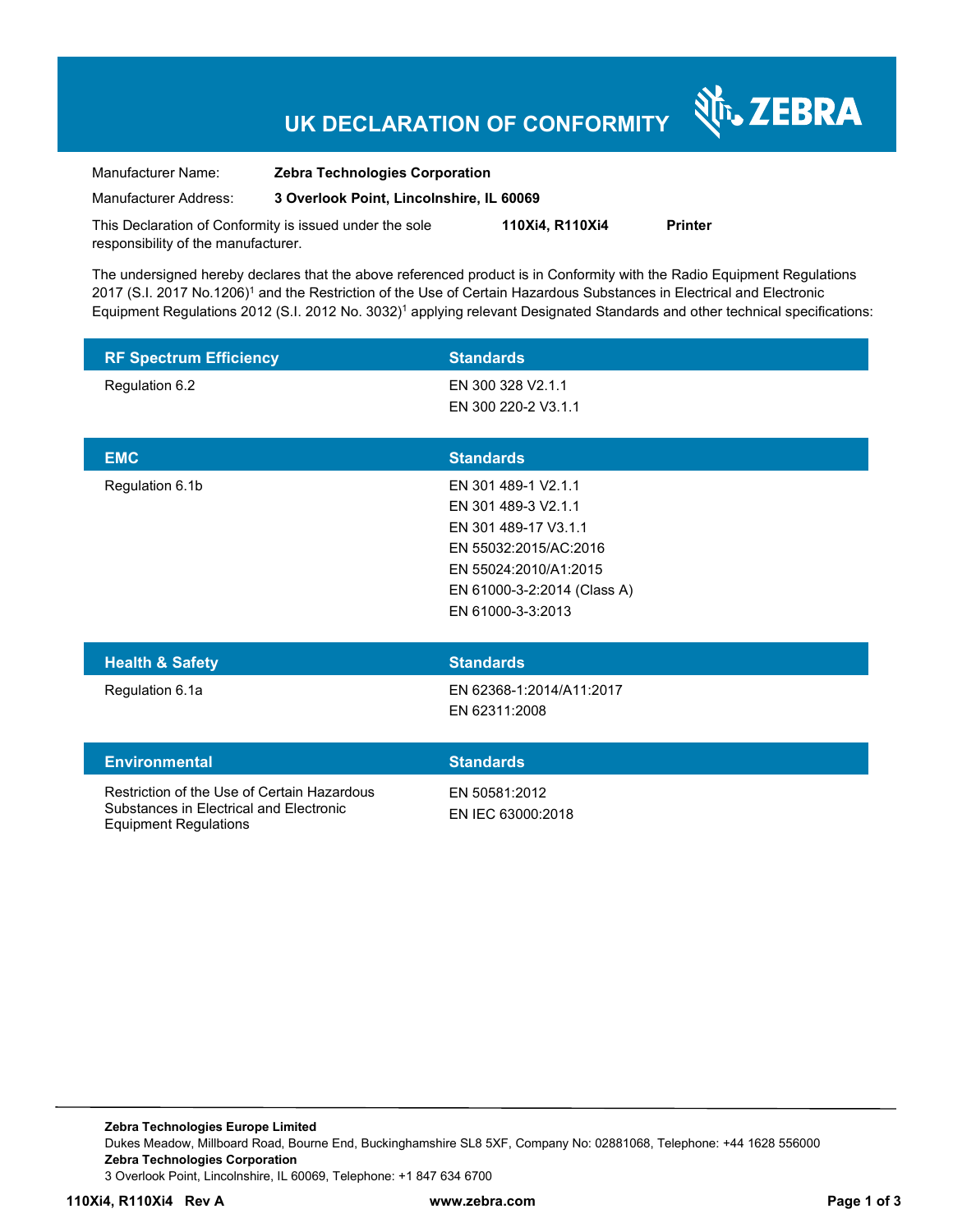### **UK DECLARATION OF CONFORMITY**



With regard to the Radio Equipment Regulations 2017 (S.I. 2017 No.1206)<sup>1</sup>, the conformity assessment procedure referred to in regulation 41(4)(a) and detailed in Schedule 2 has been followed.

 $^{\rm 1}$  As amended by applicable EU withdrawal legislation implemented at the time of issuing this declaration

**Signed on behalf of Zebra Technologies Corporation** 

Cady

*(Authorized Corporate Signature)*  Jay Cadiz Rev: A Manager, Compliance Engineering Place: Lincolnshire, USA

**Zebra Technologies Europe Limited**  Dukes Meadow, Millboard Road, Bourne End, Buckinghamshire SL8 5XF, Company No: 02881068, Telephone: +44 1628 556000 **Zebra Technologies Corporation**  3 Overlook Point, Lincolnshire, IL 60069, Telephone: +1 847 634 6700